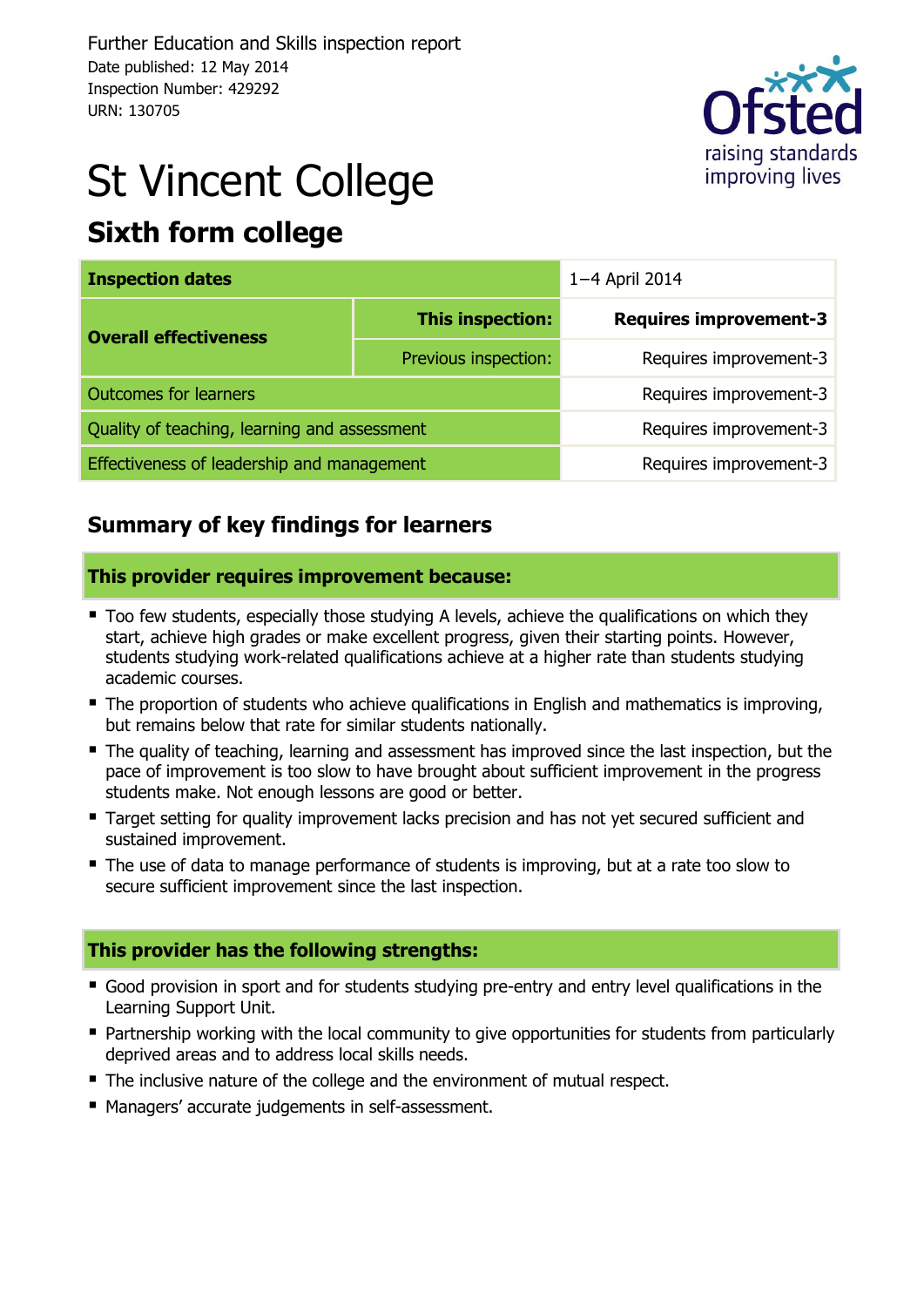# **Full report**

# **What does the provider need to do to improve further?**

- Improve further the proportion of students who successfully complete their courses, especially those studying A levels and English and mathematics qualifications. Further improve the initial advice and guidance that students receive to ensure they make informed choices about the qualifications and other activities that make up their study programme. Develop further the target setting and monitoring of the progress that students make to ensure they achieve their target grades.
- **IMPROVE THE PROPORTION IS 2000 THE ASSES** Integrals of the proportion of qood or better lessons that integrals and that enable all students to make good or better progress, both in lessons and over the duration of their course.
- Improve the consistency of the management of subject areas to ensure that all students have an equal chance of success, irrespective of the subjects they study.
- **Improve the accuracy and monitoring of targets set for managers and teachers to bring about** sustained improvement. Set challenging and realistic targets and monitor the progress made in achieving these at key stages through the academic year.
- Clarify the arrangements for succession planning and the future direction of the college.
- Ensure managers use all available information to develop a curriculum offer that will enable all students to achieve their full potential, progress to suitable training or employment opportunities and to address local skills needs.

## **Inspection judgements**

**Outcomes for learners Requires improvement Requires improvement** 

- Outcomes for learners require improvement as too few students achieve the qualifications that they start. Students studying AS- and A-level qualifications and work-based students achieve at an inadequate rate compared to similar students and they do not make the progress of which they are capable. However, students studying AS levels and work-based qualifications in 2013/14 are now making better progress.
- Students completing courses in independent living and employability skills at pre-entry level, entry level and level 1 make excellent progress on their courses and achieve their qualifications at a very high rate. Almost all of these students also make highly significant improvements in their personal and social skills and make good progress towards independence.
- Students studying qualifications in sport, public services, information and communication technology and performing arts are more successful than students studying subjects such as health and social care, child development, engineering and creative arts. Achievements of qualifications for students on work-related courses at levels 1 and 3 make at least good progress and achieve their qualifications at a rate slightly above that for similar students nationally. Level 2 students do not make such high levels of progress and are less successful.
- Adults undertaking community-based courses make very good progress in relation to their course and personal learning targets. However, not all of the targets set are sufficiently specific to enable all students to make excellent progress.
- Students aged 16 to 18 achieve better than those students who are over 19 years of age. Managers are aware of this gap in achievement, and appropriate strategies are in place to ensure that both these groups of students achieve equally well. However, it is too soon to judge the impact of this work. Similarly, those students who have declared a learning difficulty or disability achieve their qualifications at a higher rate than their peers who do not have a learning difficulty or disability.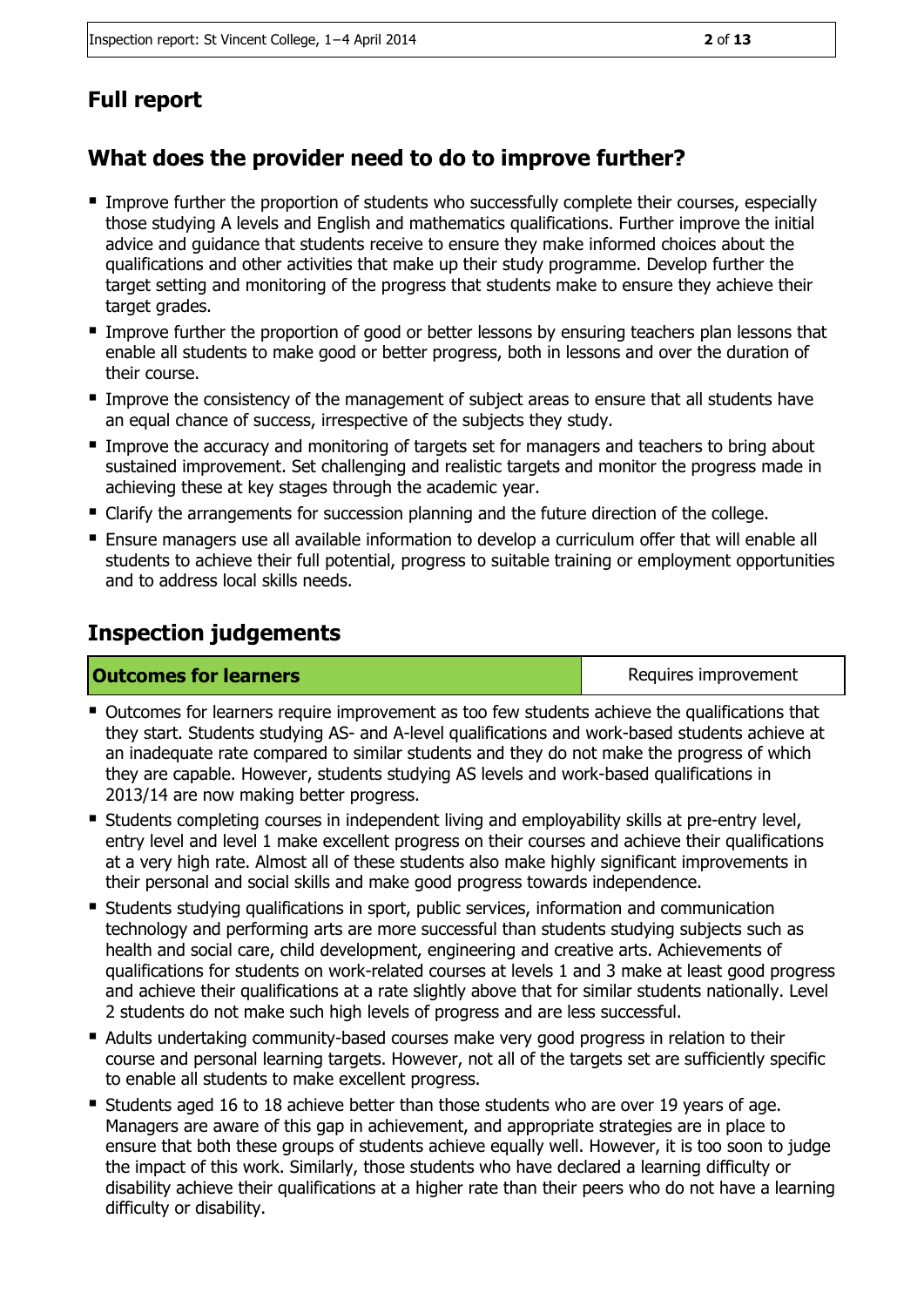- $\blacksquare$  The proportion of students who left their course early has declined in 2013/14 as a result of students receiving more detailed information at recruitment and better monitoring of progress by managers and teachers. More students are now making better progress because of more informed choices and support for their learning.
- Students make satisfactory progress in improving their English and mathematics skills in their subject lessons. However, those students who are studying for functional skills qualifications and GCSEs in English and mathematics achieve these at a low rate; although, as a result of improved tracking and monitoring by teachers and managers, this rate is improving slowly.
- **Teachers in work-related subjects help students to develop good employability skills. They have** high expectations of their students for attendance and punctuality. They help students develop a wide range of relevant practical skills which they will need to progress to jobs. However, not all teachers promote good practice in the use of protective clothing and equipment.
- Students develop good personal and social skills whilst at college. They are respectful of their teachers and of each other. They learn to work in teams, develop their communication skills, and sport students learn to coach pupils from local schools, so developing their leadership skills.
- **Students who complete their courses make good progress to employment, further education and**  $\blacksquare$ higher education. They receive very good careers advice from their teachers and from careers staff. The very large majority of students who apply to university receive offers of places.

#### **The quality of teaching, learning and assessment** Requires improvement

- **Teaching, learning and assessment require improvement because, although managers and** teachers have worked effectively to improve the quality of teaching, learning and assessment since the last inspection, there remains too much variation both between and within subject areas. Not enough lessons are good or outstanding. Teaching, learning and assessment in vocational areas and in community learning are better than that in academic areas.
- Teachers now work in Teacher Learning Communities to share good practice and encourage reflection on how they teach, in particular around improving learning through assessment and feedback. This is starting to have an impact as teachers develop an understanding of what constitutes good or better teaching, learning and assessment and develop their own practice. Alongside this, managers have made lesson observation policies and procedures more rigorous to address issues of under performance.
- In the most successful lessons, teachers plan effectively and have high expectations of their students. Lessons are very productive and include a variety of activities which allow students to make good progress. In the very best lessons teaching is inspirational and motivational. In the majority of vocational lessons, teachers develop students' independent learning skills well. They effectively link theory to practice which enables students to make good progress.
- In the majority of lessons teachers use skilfully directed and challenging questions to check learning and encourage deeper thought and analysis. In a minority of lessons, teachers' checks on students' learning are less frequent and non-directed questioning limits the involvement and progress of students.
- A minority of lessons are planned and taught less well. In these lessons teachers talk too much and they place insufficient emphasis on skills development. As a consequence, students find the pace of the lesson is too slow, which allows them to become distracted and produce work of a lower standard than required.
- Initial advice and guidance for students, both at interview and enrolment, ensure that they have an appropriate study programme based on their prior achievement and to help them improve their English and mathematics. Teachers set appropriate targets, both in terms of the grades they expect students to achieve and how they should work towards these. Teachers and managers monitor targets effectively through subject and tutor sessions. A recently introduced on-line tracking system allows staff easier access to information and has improved the monitoring of students' progress.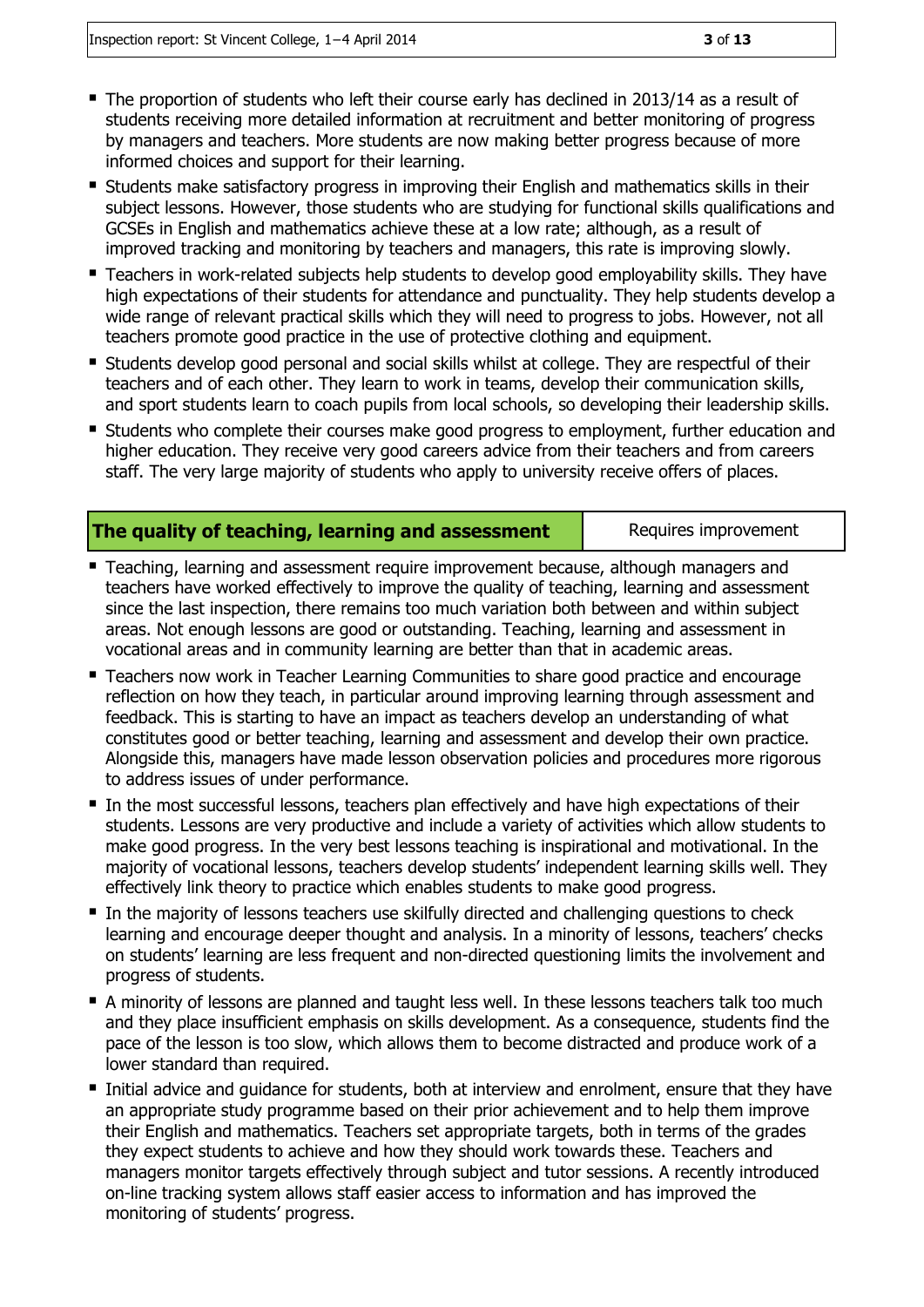- The effectiveness of teachers' assessment and feedback to students varies between subjects and teachers. In the majority of courses feedback is thorough and provides a clear indication of what the student needs to do to improve. In a minority of cases feedback is more limited and it is less clear to students what they need to do to improve. Good internal verification systems for work-related courses ensure that assessment is fair and accurate. Teachers, with the introduction of an electronic mark book which they all use, now monitor students more closely. As result, a much higher proportion of students is now making better progress.
- Where needed, students take appropriate qualifications in English and mathematics, which include functional skills, GCSE or the free standing mathematics qualification (FSMQ). Teachers develop students' English skills in the majority of subject lessons. Students are able to use technical or subject-specific terminology with confidence. Teachers' development of students' mathematical skills is effective, but only occurs in a minority of lessons, predominantly in science and vocational courses. The development of mathematical skills is most effective when applied to a work-related subject; for example, health and social care students calculated the cost of materials for a children's creative workshop.
- Support for students is good, and improving. Teachers and learning support assistants provide excellent personal and academic support for entry and pre-entry level students with learning difficulties and disabilities. In addition, managers have introduced a new cross-college system this academic year which is providing improved academic support for level 2 and level 3 students. Students' use of support is helping them to progress by identifying strategies to aid their learning. Subject teachers also provide good academic support for students outside of lessons and the majority of students make effective use of this.
- As a result of a revised tutorial programme for A-level students, tutors now give more focus to setting challenging academic targets. Students now have improved access to their tutors. They are clear on their targets and know what they need to do to achieve them.
- The virtual learning environment (VLE) extends the learning of students outside of the classroom. Performing arts and sport courses have particularly well developed areas, which include a variety of interactive materials providing stimulating activities for students outside of the classroom to enhance their learning. Teachers have developed the VLE considerably over the last year in all subject areas. Staff are improving the VLE to ensure that entry-level students have the chance to access materials and activities independently.
- Teachers on work-related courses provide good opportunities for either work experience or other relevant activities. For example, care students access a broad range of placements and hairdressing students work in an onsite salon open to the public. Public services teachers enhance students' understanding of their sector through visits and talks from local experts. In sport, students have good opportunities to take additional qualifications to enhance employability.
- **Teachers treat all students equally and fairly and they promote equality within the classroom** and in the wider college community. Diversity is widely celebrated across the college. However, teachers develop students' understanding of diversity only in a minority of lessons.

#### **Science and mathematics**

**16-19 study programmes 19+ Learning programmes** Requires improvement

**Teaching, learning and assessment require improvement because not enough lessons enable** students to make the progress of which they are capable. Teaching, learning and assessment are better at level 3 than at level 2, and the proportions of students who achieve their qualifications vary between subjects and levels. For example, the proportion of students who achieve science and mathematics qualifications at AS level and at level 2 is particularly low, whereas those students who take A-level qualifications achieve in line with, or above, the rate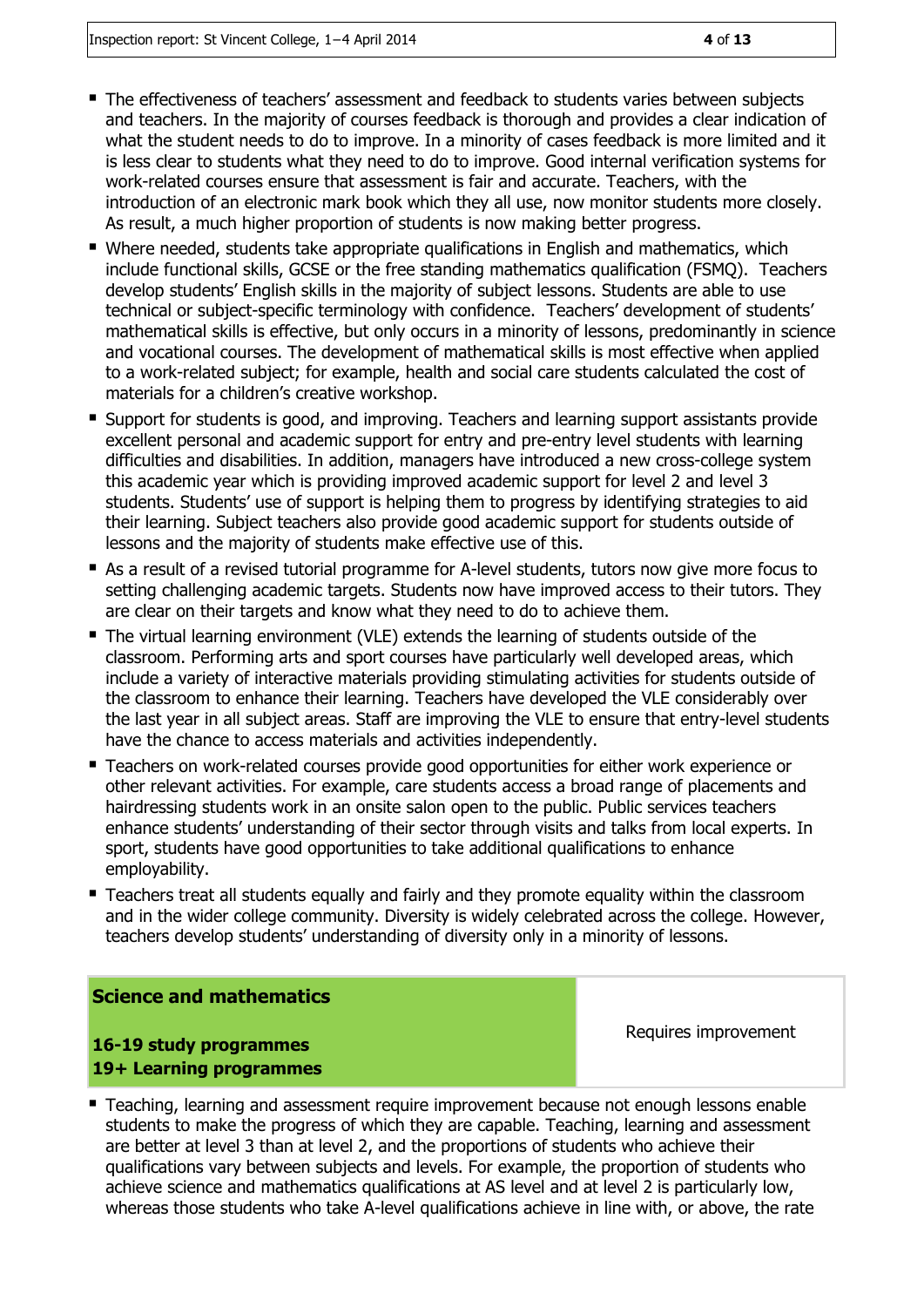for similar students nationally. Attendance is significantly below the college average on level 2 mathematics courses, and too few 16- to 18-year-old students achieve high grades.

- In the better lessons, teachers plan effectively to ensure all students can make good progress, and students benefit from a relevant range of timed activities. For example, in a chemistry lesson, students successfully used Hess' law to carry out temperature conversion during an experiment. The students linked theory with the practical activity. They enjoyed the challenge and remained engrossed in the activity and made good progress. However, teachers and managers do not share such good practice sufficiently between different subject areas.
- In the less successful lessons, teachers' planning fails to identify appropriate strategies and activities to enable all students to make rapid progress. Students often all receive the same work to do, for example completing a worksheet for a large part of a level 1 mathematics lesson. The more able students often find the work too easy and their attention fades. Opportunities to enhance learning through the use of information and learning technologies (ILT) are underdeveloped.
- In most lessons, teachers make insufficient use of their knowledge of individual students' starting points and their potential to set them challenging targets. Not all teachers make sufficient reference to target grades or use them as a means to promote maximum achievement. A large majority of students are unable to recall with accuracy what they need to do to improve to meet their targets and fulfil their potential.
- Managers and teachers have worked effectively to improve assessment and this is having a positive impact on the progress of level 3 students this year. Teachers frequently use quizzes, homework and practice examination style questions on level 3 courses, accessed through the VLE. However, too many level 2 lessons rely on the completion of standard book exercises. Written feedback to students is variable, with the better examples clearly showing what students have to do to reach the standard expected of them.
- **Students receive effective personal and academic support from well qualified and experienced** tutors and teachers. Teachers help absent students to catch up with their work through workshops and extra lessons. Adult GCSE mathematics students, in need of extra help, attend revision classes on a Saturday morning. Academic tutorials are less effective, however, because too often students do not have a clear idea of what they need to improve when they attend.
- The standard of students' English in science and mathematics coursework is good and supports the development of students' technical vocabulary. Teachers frequently correct students' spelling errors. Science students use equipment safely and competently in well-equipped laboratories and they are confident in their use of appropriate mathematical techniques. Teachers develop students' research and analysis skills well through the diverse range of coursework on A-level use of mathematics. The opportunities to develop students' wider personal and social skills, especially on work-related science courses, through enrichment and work experience, are underdeveloped.
- Managers' recent changes to the types of qualification offered in science and mathematics have resulted in teachers placing significantly more students on to courses which match their individual learning requirements and increase their chance of success. Adult students receive highly effective help to make the difficult transition back into learning. The proportion of students who progress to higher education is high and the majority of students go on to study subjects related to science and mathematics.
- Students and staff work in an environment with a culture of mutual respect where all are involved. Students' behaviour in and out of lessons is very good. Teachers celebrate cultural differences in A-level mathematics teaching through an exchange with students from Germany. However, teachers' development of students' appreciation of diversity within science and mathematics lessons is limited and requires improvement.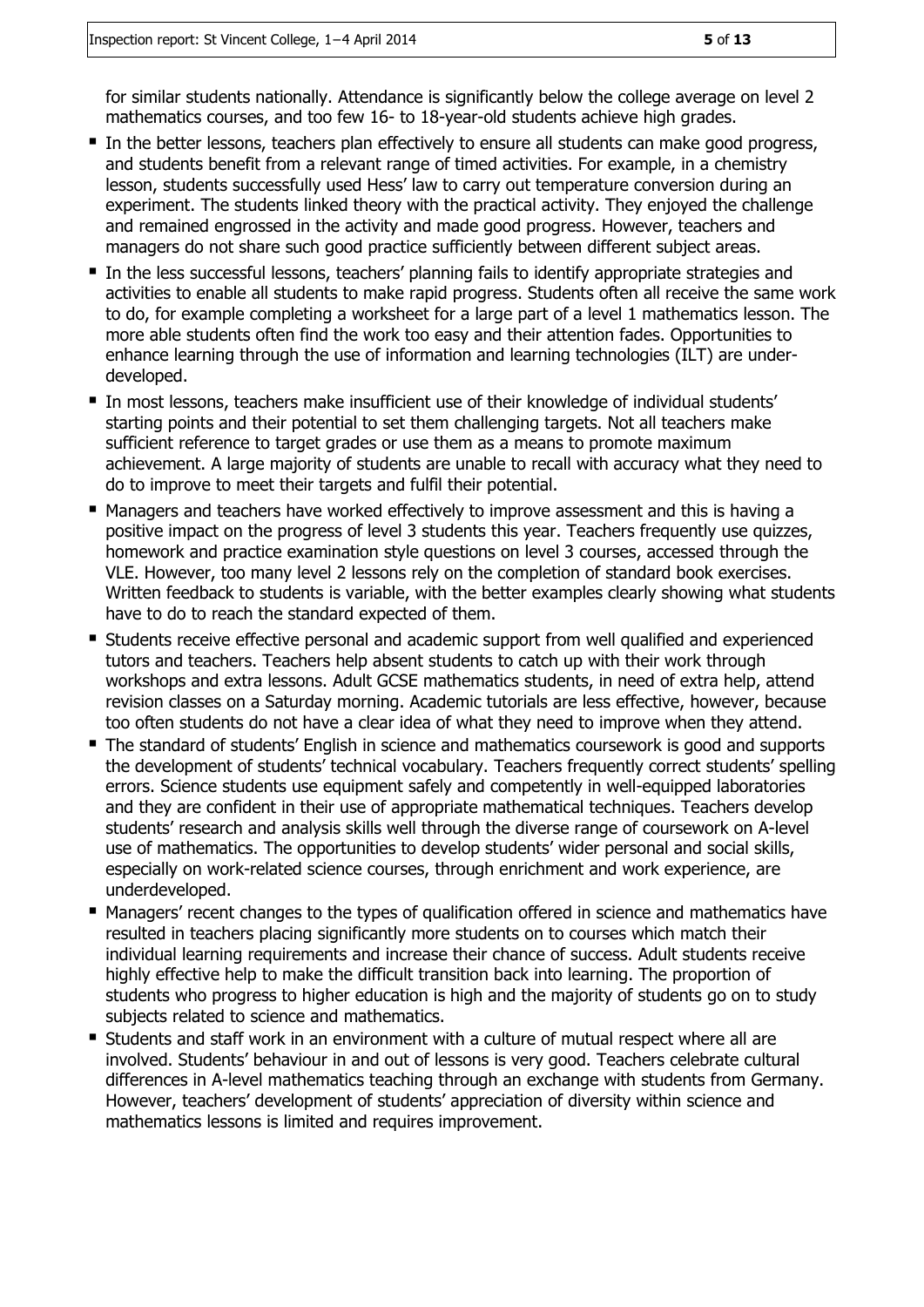#### **Sport, leisure and recreation**

#### **16-19 study programmes 19+ Learning programmes**

- **Much teaching, learning and assessment in sport are good or better, which reflects the steady** improvement in the proportion of students who achieve their qualifications and achieve high grades over the last three years. Students on most courses now achieve their qualifications at a rate higher than that for similar students nationally. The proportion of students who leave their course early has declined over the last three years and is now very low.
- **Strong leadership of the sport department and a culture of high expectations of students from** all teachers challenge and support the large majority of students to make good or better progress. Managers and teachers monitor the progress of students rigorously, putting extra help and support in place promptly when students are failing to meet their target grade. Consequently, the large majority of students are currently meeting or exceeding their target grade.
- **Students enjoy their lessons and take part enthusiastically. In the better lessons, teachers use** their extensive subject knowledge to plan a variety of imaginative activities to enable students to make good progress and reach their potential. The pace of learning is challenging, teachers make frequent checks on learning and directed questioning develops student knowledge and understanding. In one lesson, the teacher's excellent directed and extended questioning developed students' understanding in the context of sport performance analysis.
- A few less effective lessons are characterised by teacher-directed activities that are relevant to the whole group and do not promote independence or allow all students to make good progress. Teachers check learning less frequently and the pace of learning activities may be too slow or too fast. Occasional poor behaviour and misjudged timing lead to teachers rushing checks on learning at the end of the lesson.
- Teachers use technology confidently in lessons to provide a range of activities and develop students' independent learning skills. Use of resources such as 'wikis', video and audio clips and the VLE provide activities to support learning and the production of assignments. However, students studying at subcontractor sites have less access to technology, which limits the range of learning activities and resources that teachers use and the quality of work that students produce.
- Teachers' assessment of students' work is fair, accurate and meets awarding body requirements, with effective procedures supporting assessment practice. Students receive constructive feedback from teachers to improve their work. However, in subcontracted provision the standard of learner work, marking and feedback requires further improvement.
- Teachers set students target grades relating to their GCSE grades and teachers support them well through regular short and long term target setting in lessons and tutorials. As a result, the majority of students are exceeding their minimum target grade. Students and teachers use the VLE well to monitor progress against these targets. Teachers ensure the availability of up to date assessment information and feedback to students, which results in them taking greater ownership of their progress.
- Additional activities and qualifications, particularly in coaching and leadership, allow students to develop exceptional personal and social skills, improving their employability skills and chances of progressing to jobs or higher level qualifications. Students are involved in running events through the Gosport School Sport Partnership for local school pupils, and higher level sports leaders coach students with learning difficulties and disabilities at the college. Students also undertake massage and fitness instruction, giving them work-related experience. Teachers organise a variety of trips and visits to enhance learning and raise student aspirations. An increasing number of students take part in extra-curricular sports activities as a result of the college Sports Maker, raising the profile of sport across college.

Good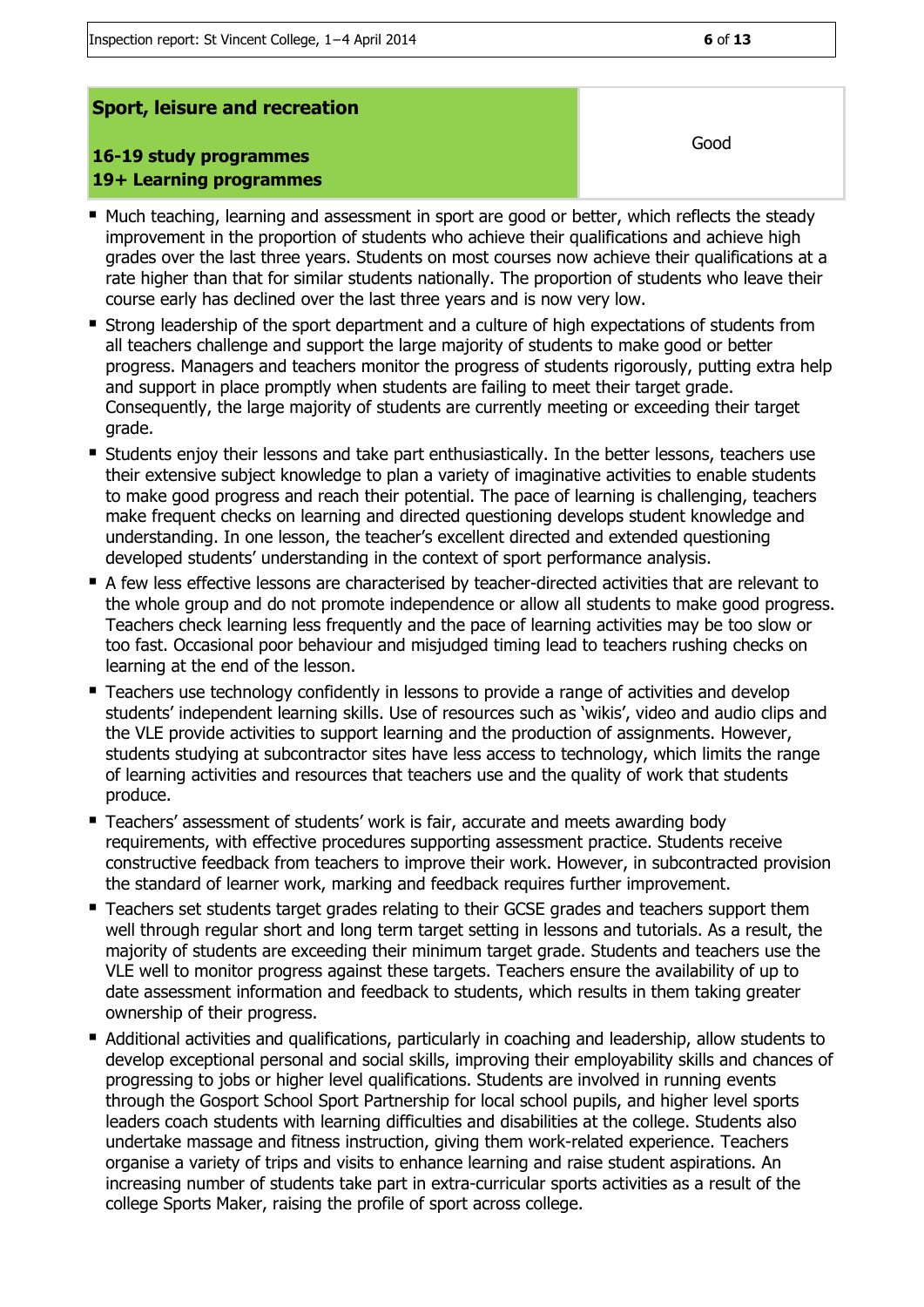- The majority of lessons help students to develop their mathematics skills through activities that relate to sport. For example, students use their mathematics skills to calculate percentage maximum heart rate to evaluate training thresholds and compare performance in fitness testing. The large majority of students use vocational terminology accurately and teachers correct spelling and grammar regularly during lessons.
- **Teachers' advice and quidance for students prior to joining the college are very thorough,** ensuring students are guided onto appropriate study programmes and understand the demands of their course. Initial diagnostic assessment identifies students who require extra help with their work and teachers use detailed group profiles to plan lessons that ensure all students can make good or better progress. Students identified as requiring extra help receive excellent support from their subject teachers and achieve in line with other students.
- **Teachers' promotion of equality through teaching and learning is good. Teachers plan activities** well to ensure all students make progress through a wide range of appropriate activities and resources. Teachers develop students' understanding of equality within sport well and learners can give examples of adaptations to activities for age, gender and disability to overcome barriers to participation in sport and leisure.
- Teachers and students show respect for each other in lessons and in social areas. Teachers select appropriate resources to reflect cultural diversity well, both within lessons and on displays in and around teaching rooms.

|  | The effectiveness of leadership and management |
|--|------------------------------------------------|
|  |                                                |

Requires improvement

- **Leadership and management require improvement because, although current data are** demonstrating improvements to teaching, learning and assessment and to the progress students are making, improvement has not been sufficiently rapid to ensure all make the progress of which they are capable and achieve their full potential.
- College leaders, managers and the governing body share a clear mission and vision for the role of the college in its community. They communicate this effectively to staff and to a wide range of partner schools and organisations.
- Teachers understand well senior managers' priority to improve teaching, learning an<sup>d</sup> assessment and managers have effectively supported this through the establishment of the Teacher Learning Communities (TLC). These enable staff to reflect on, and improve, their teaching, share good practice and learn from each other.
- Areas of uncertainty remain around succession planning for the current principal whose departure is imminent at the time of the inspection. Governors have established an interim arrangement, with an acting principal seconded from another sixth form college. The governors are developing future management arrangements and continue to negotiate an alliance with a local school.
- College managers work effectively with local partners and the college has a strong reputation for providing learning opportunities for students with learning difficulties and disabilities. Partners are positive about the college's effective development of provision for students in very deprived areas of Gosport and of their work on bridging the local skills gaps to bring employment into the area. Effective management of community learning courses enables adult students to make at least good progress on their courses.
- The improvement in both the provision and use of data, which was a recommendation in the previous inspection report, is evident but slow. Accurate data, including attendance data, are now available to governors, managers and teachers and this has supported much better understanding of students' progress and better decision making. However, these data are not yet complete and it is not yet possible for governors or managers to design a full range of reports.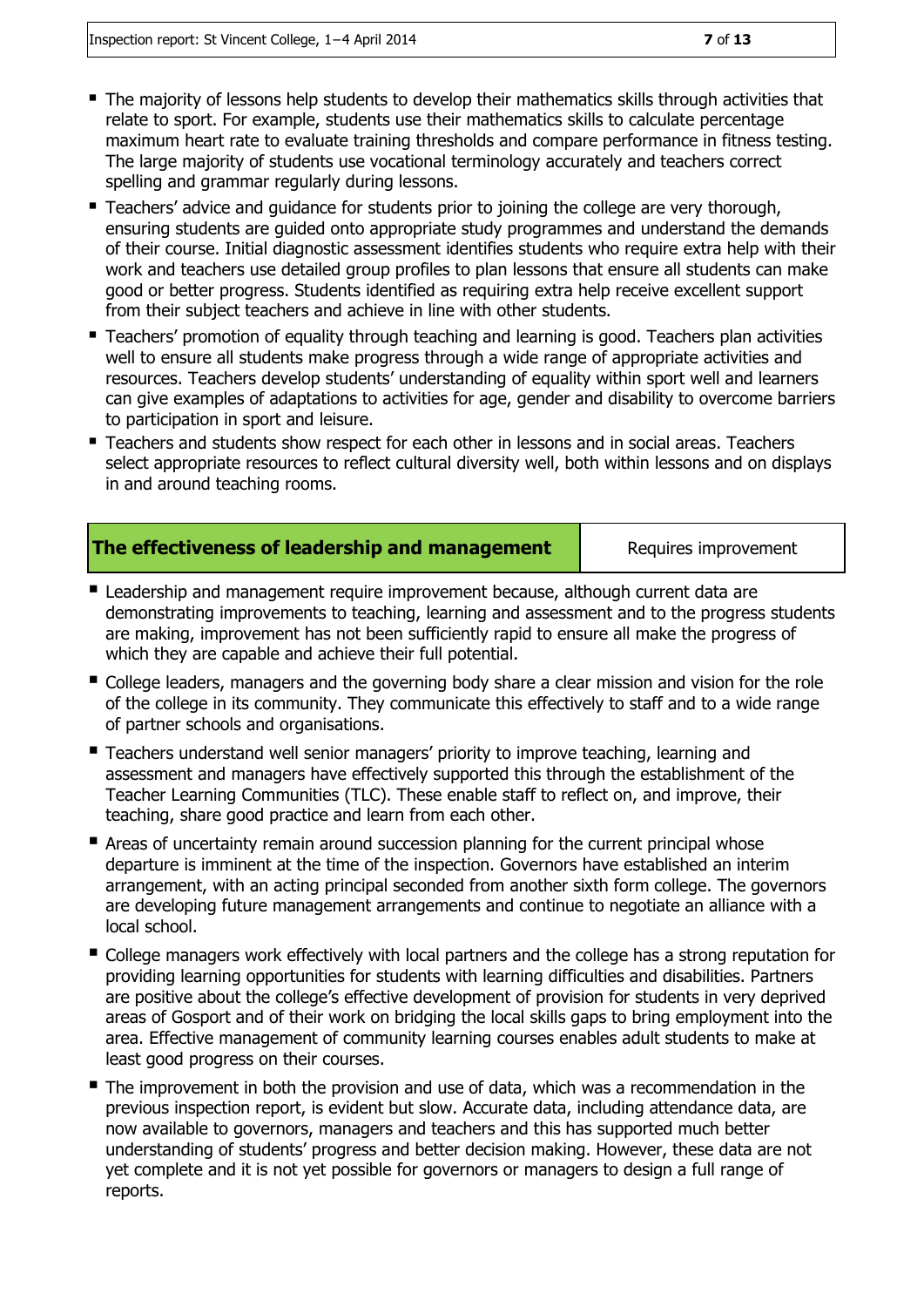- The college has a strategic plan in place with a small number of related operational plans. Actions are repeated across these plans and a few of these actions are not clear. Plans do not fully identify the progress which managers could expect at key monitoring points. Managers have now developed a curriculum strategy, an action which was identified as area for improvement in the previous inspection report. However, it does not include or lead to a clear set of criteria or priorities to support curriculum managers when analysing or developing their curriculum. Managers have begun to map the curriculum offer which will support students' better understanding of progression routes and help managers to identify gaps in learning pathways.
- Managers use a well-established biannual performance review system for teachers, which feeds into the cross-college staff development plan. This supports teachers' helpful discussions with managers and enables them to reflect on their learning within the TLCs. However, some of the targets in reviews are not sufficiently clear or time bound. Managers have recently used the new capability procedures effectively to support teachers to improve their performance and to ensure that a few poorly performing teachers leave the college. Curriculum managers have identical overarching college targets for student achievement, but senior managers do not disaggregate these into challenging, individual and achievable targets at course level.
- Managers have developed and implemented detailed quality assurance systems, including comprehensive arrangements for the observation of teaching and learning, the results of which managers moderate and feed into twice-yearly performance reviews. The recent addition of learning walks has enabled managers to carry out useful thematic and subject area assessments. The self-assessment process is thorough and managers generate the college report from individual curriculum area reports. Managers undertake internal quality reviews and managers from partner colleges carry out external reviews of subject areas. Reviews are thorough and detailed and provide additional action points for subject area improvement plans.
- The college works with three subcontractors who teach a small number of students. These contracts are clear, the provision is subject to college procedures and students can access college support arrangements. A few of these students have used careers guidance and sought support with UCAS applications.
- **Managers have carried out additional training in equality and diversity for both governors and** teachers. This was identified as an area for improvement in the previous inspection report. The promotion of equality of opportunity and the understanding of diversity in classes is satisfactory, but teachers sometimes lack the knowledge or confidence to develop students' understanding of diversity further. The small proportion of students of minority ethnic heritage perform better than their peers, and students who receive extra support perform better than those who do not. The college has now separated the student support centre from the unit for students with learning difficulties and disabilities, linking it with the need for academic rather than personal support. Managers and teachers encourage all students who need academic support to access it and many do then access support and improve as a result.
- The college's safeguarding procedures meet statutory requirements. All staff are appropriately checked and all incidents are sensitively followed up and managed well. The college places a strong emphasis on dignity and respect and the culture is supportive and inclusive. Students feel safe in college.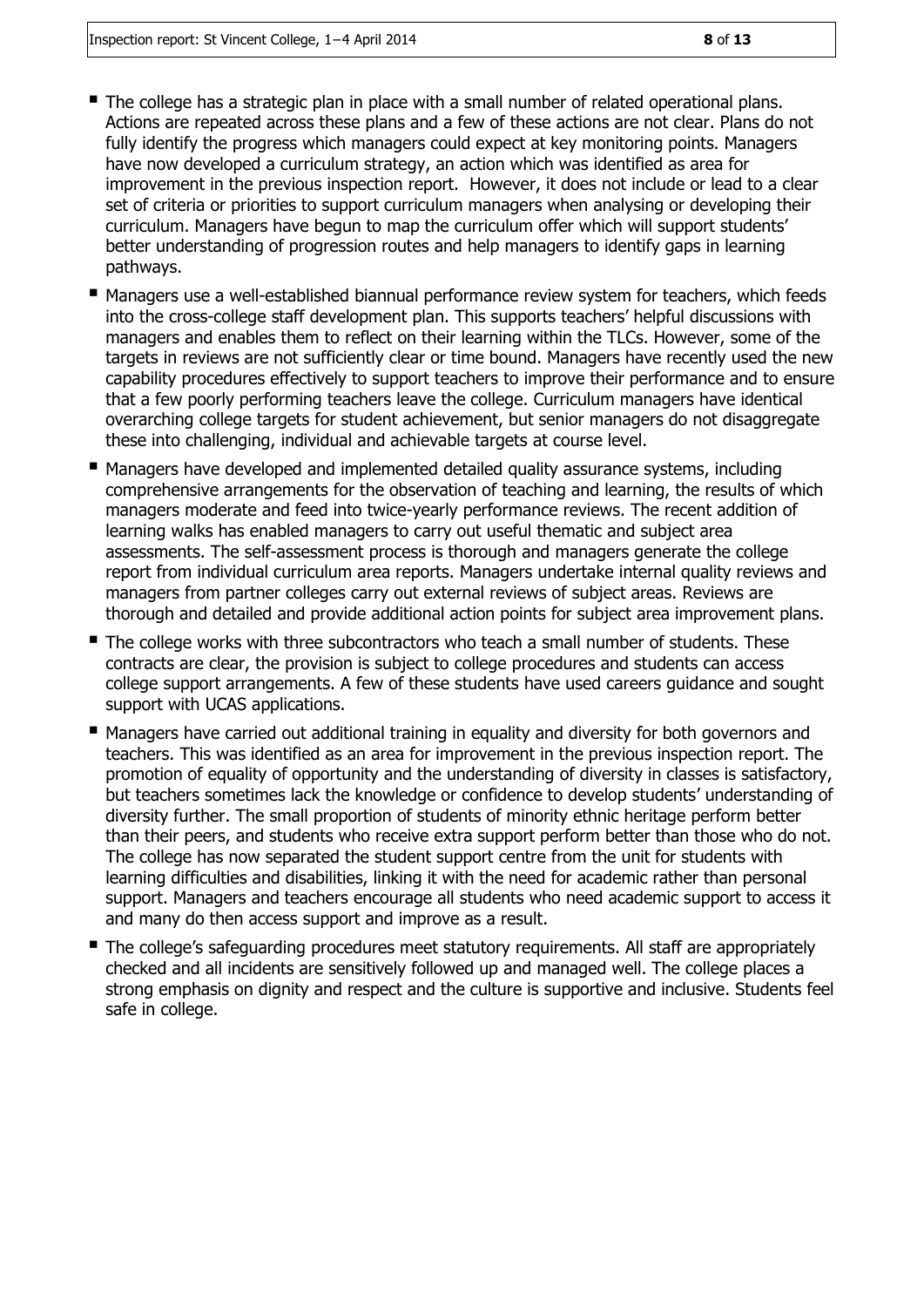# **Record of Main Findings (RMF)**

| <b>St Vincent College</b>                                         |                |                           |                           |                        |              |                         |                 |               |                    |
|-------------------------------------------------------------------|----------------|---------------------------|---------------------------|------------------------|--------------|-------------------------|-----------------|---------------|--------------------|
| Inspection grades<br>are based on a<br>provider's<br>performance: |                | 14-16 part-time provision |                           | 16-19 study programmes |              | 19+ Learning programmes |                 |               |                    |
| 1: Outstanding<br>2: Good                                         |                |                           |                           |                        |              |                         |                 |               |                    |
| 3: Requires<br>improvement<br>4: Inadequate                       | <b>Dverall</b> |                           | 14-16 full-time provision |                        | Traineeships |                         | Apprenticeships | Employability | Community learning |
| Overall effectiveness                                             | 3              |                           |                           | 3                      |              | 3                       |                 |               | $\overline{2}$     |
| Outcomes for<br>learners                                          | 3              |                           |                           | 3                      |              | 3                       |                 |               | $\overline{2}$     |
| The quality of<br>teaching, learning<br>and assessment            | 3              |                           |                           | 3                      |              | 3                       |                 |               | $\overline{2}$     |
| The effectiveness of<br>leadership and<br>management              | 3              |                           |                           | 3                      |              | 3                       |                 |               | $\overline{2}$     |

| Subject areas graded for the quality of teaching, learning and assessment |   |  |
|---------------------------------------------------------------------------|---|--|
| <b>Science</b>                                                            |   |  |
| <b>Mathematics and statistics</b>                                         | 3 |  |
| Sport, leisure and recreation                                             | 2 |  |

n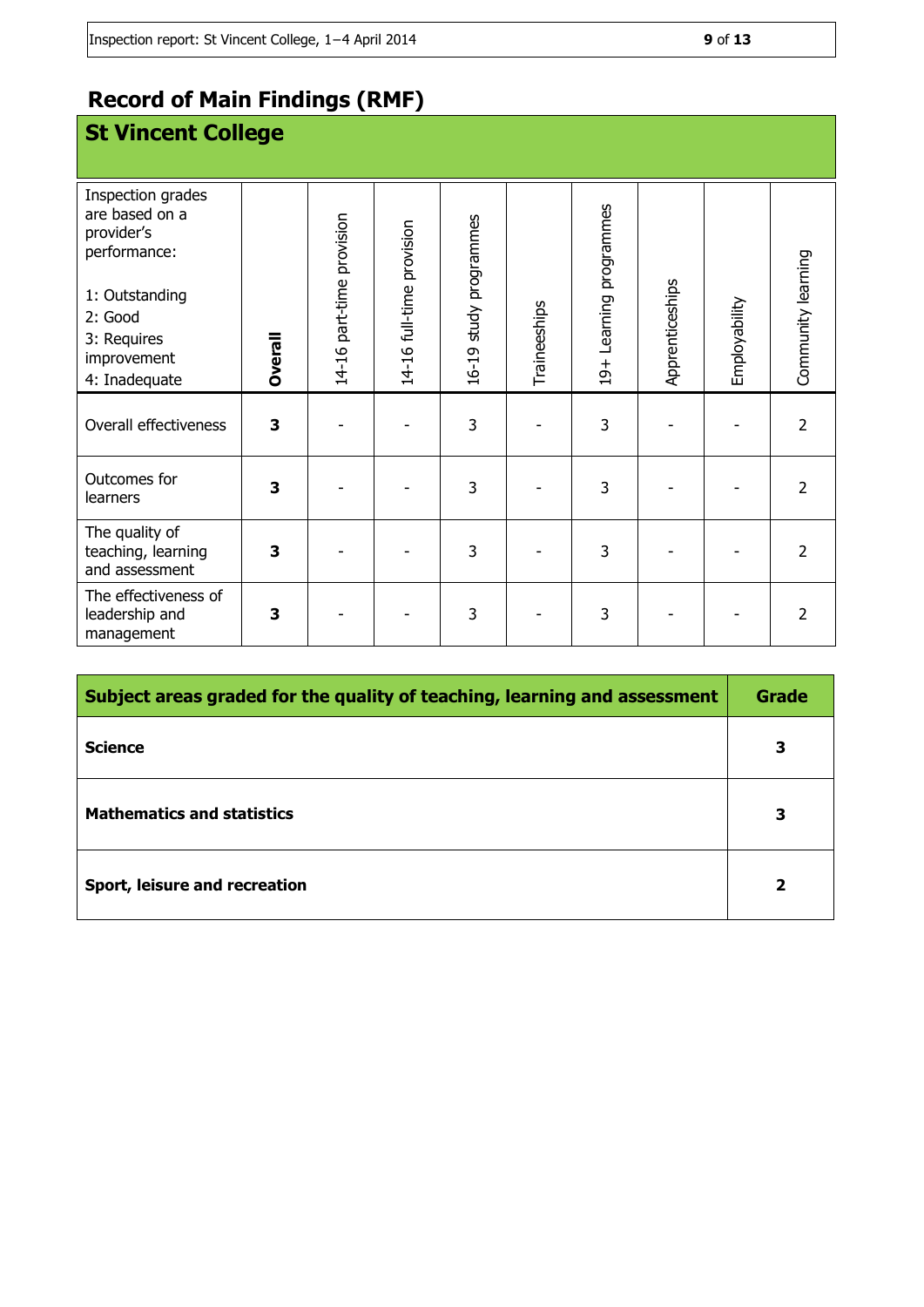# **Provider details**

| <b>Type of provider</b>                              | Sixth form college  |
|------------------------------------------------------|---------------------|
| <b>Age range of learners</b>                         | Select from list    |
| <b>Approximate number of</b>                         | Full-time: 967      |
| all learners over the previous<br>full contract year | Part-time: 1,544    |
| <b>Principal/CEO</b>                                 | Ms Di Lloyd         |
| <b>Date of previous inspection</b>                   | <b>March 2013</b>   |
| <b>Website address</b>                               | www.stvincent.ac.uk |

#### **Provider information at the time of the inspection**

| <b>Main course or learning</b><br>programme level                                              | Level 1 or<br>below                                                                 |                | Level <sub>2</sub> |                 | Level 3 |           | Level 4<br>and above |                          |       |  |
|------------------------------------------------------------------------------------------------|-------------------------------------------------------------------------------------|----------------|--------------------|-----------------|---------|-----------|----------------------|--------------------------|-------|--|
| <b>Total number of learners</b><br>(excluding apprenticeships)                                 | $16 - 18$                                                                           | $19+$          | $16 - 18$          |                 | $19+$   | $16 - 18$ | $19+$                | $16 - 18$                | $19+$ |  |
| <b>Full-time</b>                                                                               | 115                                                                                 | 35             | 145                |                 | 20      | 615       | 76                   | $\overline{\phantom{a}}$ |       |  |
| <b>Part-time</b>                                                                               | 37                                                                                  | 193            | 26                 |                 | 108     | 24        | 121                  | $\overline{\phantom{a}}$ |       |  |
| <b>Number of traineeships</b>                                                                  | $16 - 19$                                                                           |                |                    |                 | $19+$   |           |                      | Total                    |       |  |
|                                                                                                |                                                                                     |                |                    |                 |         |           |                      |                          |       |  |
| <b>Number of apprentices by</b>                                                                | <b>Intermediate</b>                                                                 |                |                    | <b>Advanced</b> |         |           |                      | <b>Higher</b>            |       |  |
| <b>Apprenticeship level and age</b>                                                            | $16 - 18$                                                                           | $19+$          |                    | $16 - 18$       |         | $19+$     | $16 - 18$            |                          | $19+$ |  |
|                                                                                                | 1.                                                                                  | $\overline{4}$ |                    | $\mathbf{1}$    |         | 1         |                      |                          |       |  |
| <b>Number of learners aged 14-16</b>                                                           |                                                                                     |                |                    |                 |         |           |                      |                          |       |  |
| <b>Full-time</b>                                                                               | 12                                                                                  |                |                    |                 |         |           |                      |                          |       |  |
| <b>Part-time</b>                                                                               | 18                                                                                  |                |                    |                 |         |           |                      |                          |       |  |
| <b>Number of community learners</b>                                                            | 303                                                                                 |                |                    |                 |         |           |                      |                          |       |  |
| <b>Number of employability learners</b>                                                        | $\overline{\phantom{a}}$                                                            |                |                    |                 |         |           |                      |                          |       |  |
| <b>Funding received from</b>                                                                   | Education Funding Agency and Skills Funding Agency                                  |                |                    |                 |         |           |                      |                          |       |  |
| At the time of inspection the<br>provider contracts with the<br>following main subcontractors: | П<br>Gosport Borough Football Club<br>п<br>Moneyfields Football Club<br>П<br>Mabway |                |                    |                 |         |           |                      |                          |       |  |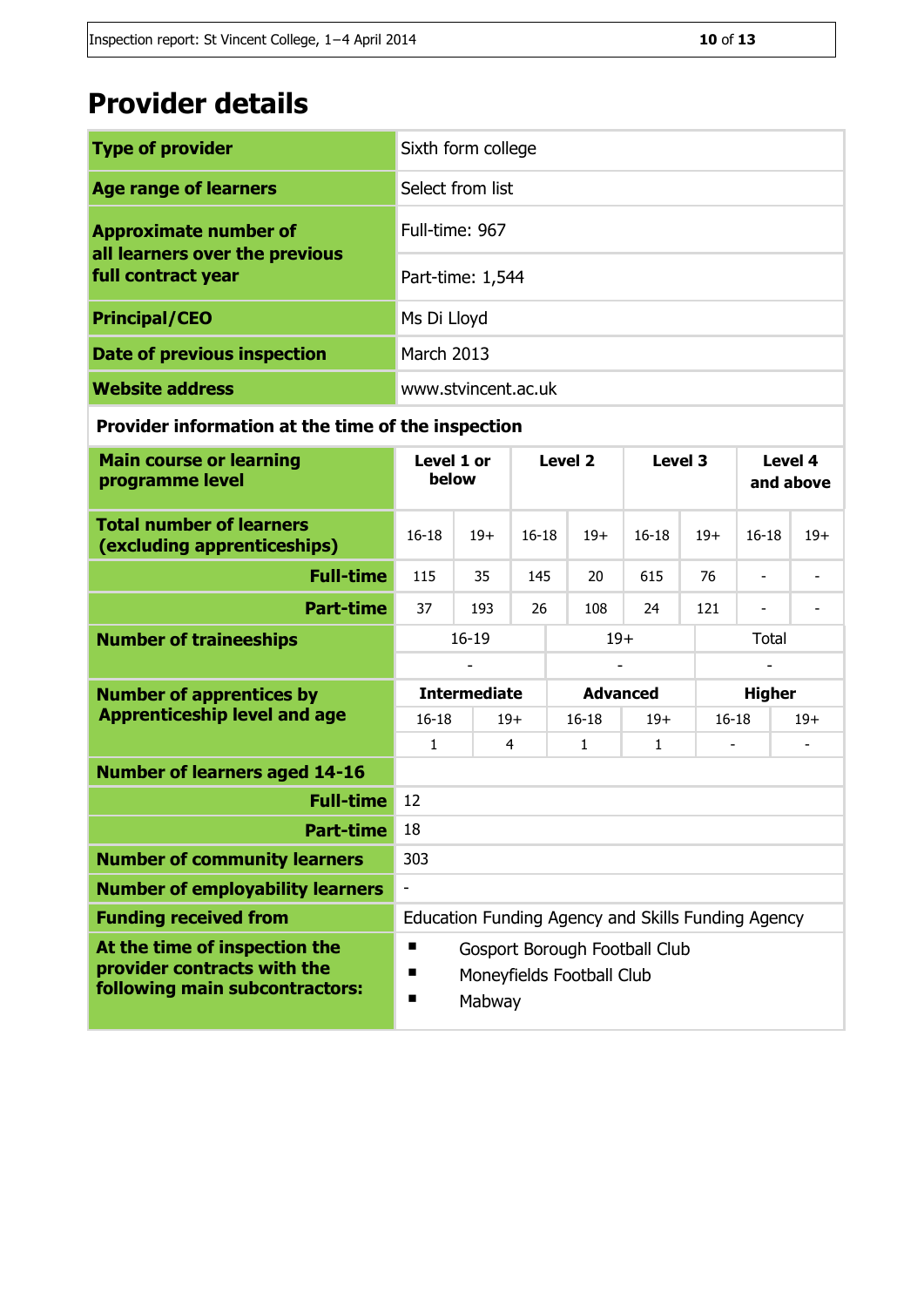### **Contextual information**

St Vincent College is a small sixth form college in Gosport, Hampshire. The college provides academic and vocational courses from pre-entry level to level 5. Approximately four fifths of the students are aged 16 to 18. The level of unemployment locally is slightly higher than the national rate and about two thirds of the local population are qualified to level 2. The proportion of school pupils achieving at least five A\* to C grades at GCSE, including English and mathematics, in Gosport is below the national rate. The proportion of students who attend the college of minority ethnic heritage is similar to that of the local population.

#### **Information about this inspection**

**Lead inspector Richard Pemble HMI** 

One of Her Majesty's Inspectors (HMI) and four additional inspectors, assisted by the Quality Manager as nominee, carried out the inspection with short notice. Inspectors took account of the provider's most recent self-assessment report and development plans, and the previous inspection report. Inspectors also used data on learners' achievements over the last three years to help them make judgements. Inspectors used group and individual interviews, telephone calls and online questionnaires to gather the views of learners and employers; these views are reflected throughout the report. They observed learning sessions, assessments and progress reviews. The inspection took into account all relevant provision at the provider. Inspectors looked at the quality of teaching, learning and assessment across all of the provision and graded the sector subject areas listed in the report above.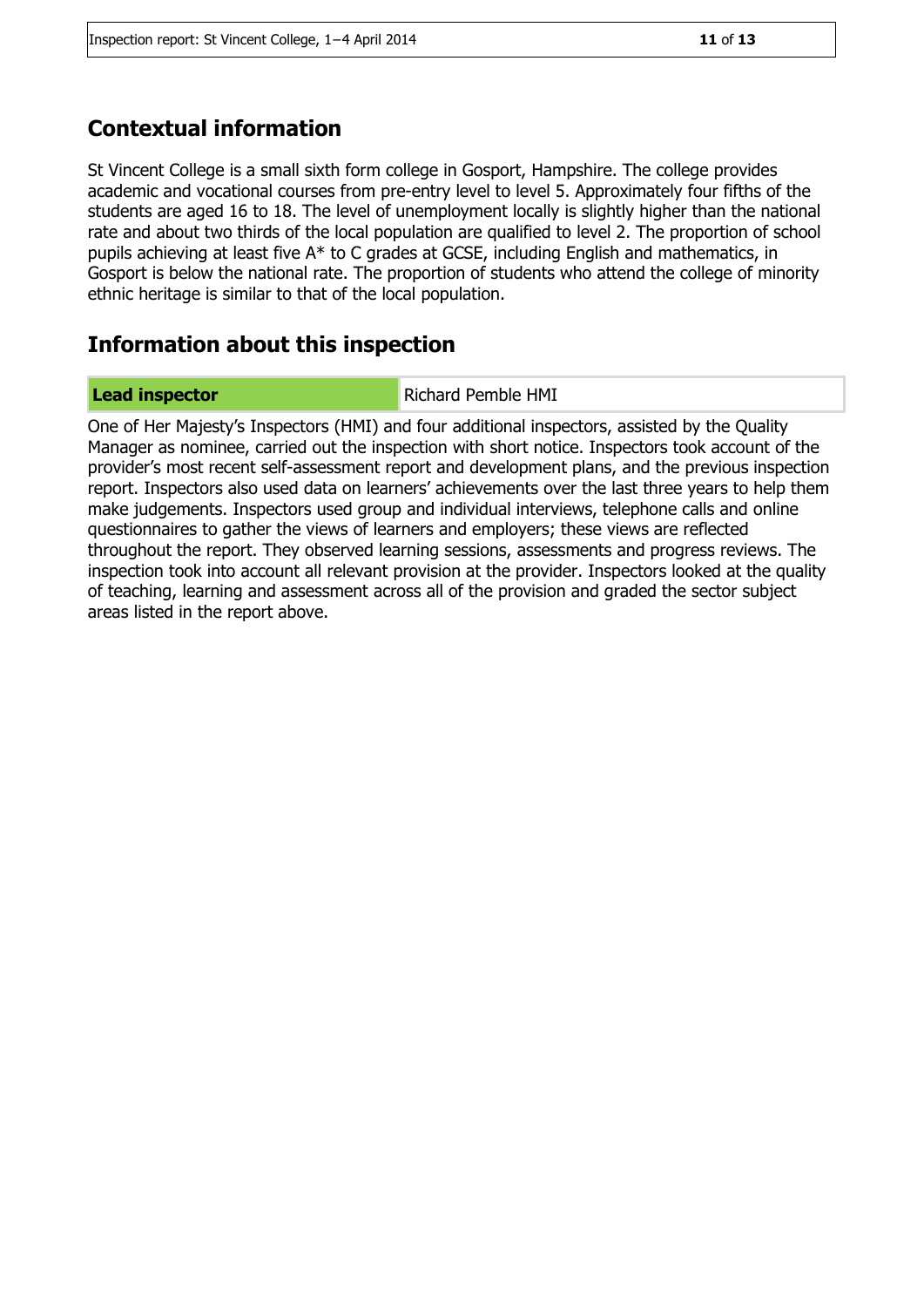#### **What inspection judgements mean**

| Grade   | <b>Judgement</b>     |
|---------|----------------------|
| Grade 1 | Outstanding          |
| Grade 2 | Good                 |
| Grade 3 | Requires improvement |
| Grade 4 | Inadequate           |

Detailed grade characteristics can be viewed in the Handbook for the inspection of further education and skills 2012, Part 2:

[http://www.ofsted.gov.uk/resources/handbook-for-inspection-of-further-education-and-skills](http://www.ofsted.gov.uk/resources/handbook-for-inspection-of-further-education-and-skills-september-2012)[september-2012](http://www.ofsted.gov.uk/resources/handbook-for-inspection-of-further-education-and-skills-september-2012)

Any complaints about the inspection or the report should be made following the procedures set out in the guidance 'Raising concerns and making complaints about Ofsted', which is available from Ofsted's website: www.ofsted.gov.uk If you would like Ofsted to send you a copy of the guidance, please telephone 0300 123 4234, or email enquiries@ofsted.gov.uk.



Learner View is a new website where learners can tell Ofsted what they think about their college or provider. They can also see what other learners think about them too.

To find out more go to [www.learnerview.ofsted.gov.uk](http://www.learnerview.ofsted.gov.uk/)